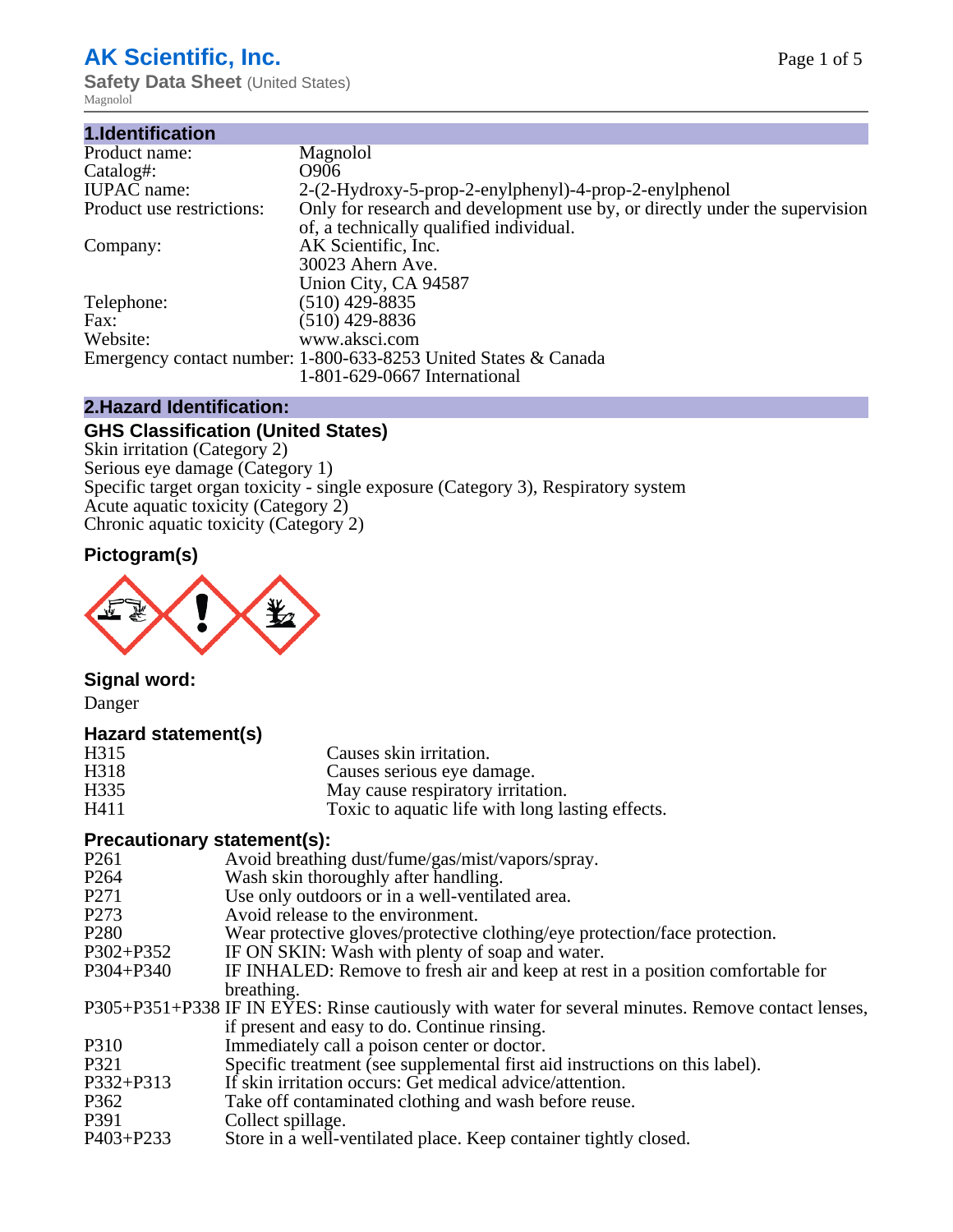P501 Dispose of contents/container to an approved waste disposal plant.

#### **Hazards not otherwise classified (HNOC) or not covered by GHS:**

None

#### **3.Composition/Information on Ingredients**

| Synonyms: | $5,5'$ -Diallyl-[1,1'-biphenyl]-2,2'-diol |
|-----------|-------------------------------------------|
| CAS#:     | 528-43-8                                  |
| Purity:   | 98% (HPLC)                                |
| EC:       | Not available.                            |
|           |                                           |

#### **4. First Aid Measures**

**General Information:** Immediately remove any clothing contaminated by the product. Move out of dangerous area. Consult a physician and show this safety data sheet.

**Inhalation:** Move person to fresh air. If not breathing, give artificial respiration. If breathing is difficult, give oxygen. Obtain medical aid.

**Skin contact:** Immediately flush skin with running water for at least 15 minutes while removing contaminated clothing and shoes. Wash clothing before reuse. Obtain medical aid immediately.

**Eye contact:** Immediately flush open eyes with running water for at least 15 minutes. Obtain medical aid immediately.

**Ingestion:** Do NOT induce vomiting without medical advice. Rinse mouth with water. Never administer anything by mouth to an unconscious person. Obtain medical aid immediately.

**Most important symptoms and effects, both acute and delayed:** No further information available. Please see sections 2 and 11.

**Indication of any immediate medical attention and special treatment needed:** No further information available.

#### **5. Fire Fighting Measures**

**Suitable extinguishing media:** Use water spray, dry chemical, carbon dioxide, or chemical foam. **Specific hazards arising from the chemical:** Carbon oxides.

**Advice for firefighters:** As in any fire, wear a NIOSH-approved or equivalent, pressure-demand, self-contained breathing apparatus and full protective gear. During a fire, irritating and highly toxic gases may be generated by thermal decomposition or combustion.

### **6. Accidental Release Measures**

**Personal precautions, protective equipment and emergency procedures:** Wear protective equipment and keep unprotected personnel away. Ensure adequate ventilation. Remove all sources of ignition. Prevent further leak or spill if safe to do so. For personal protective equipment, please refer to section 8.

**Environmental precautions:** Do not let product enter drains, other waterways, or soil.

**Methods and materials for containment and cleaning up:** Prevent further leak or spill if safe to do so. Vacuum, sweep up, or absorb with inert material and place into a suitable disposal container. Consult local regulations for disposal. See section 13 for further disposal information.

#### **7. Handling and Storage**

**Precautions for safe handling:** Avoid contact with skin, eyes, and personal clothing. Wash hands thoroughly after handling. Avoid breathing fumes. Use only with adequate ventilation. Wear suitable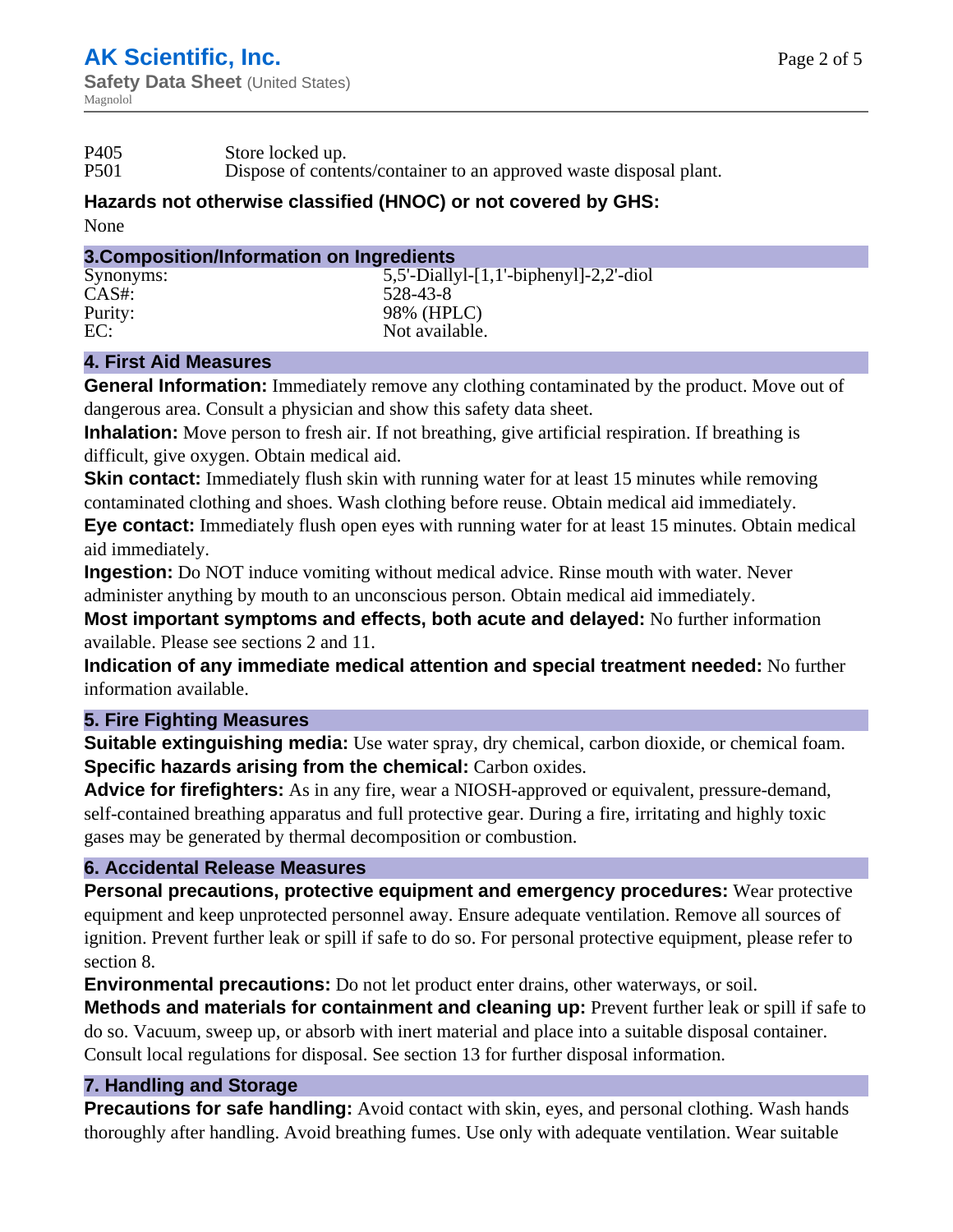protective clothing, gloves, and eye/face protection. Keep away from sources of ignition. Minimize dust generation and accumulation. Keep container tightly closed. Open and handle container with care. Do not eat, drink, or smoke while handling.

**Conditions for safe storage, including any incompatibilities:** Store in a tightly-closed container when not in use. Store in a cool, dry, well-ventilated area away from incompatible substances. Keep away from sources of ignition. ,Store long-term at 2-8°C.

#### **8. Exposure Controls/Personal Protection**

#### **Exposure limits:**

OSHA PEL:<br>NIOSH REL: Not available. NIOSH REL: ACGIH TLV: Not available.

**Appropriate engineering controls:** Avoid contact with skin, eyes, and clothing. Wash hands before breaks and immediately after handling the product. Facilities storing or utilizing this material should be equipped with an eyewash fountain. Use adequate general and local exhaust ventilation to keep airborne concentrations low.

#### **Personal protection**

- Eyes: Based on an evaluation of the eye or face hazards present, wear chemical splash-resistant safety glasses or goggles with side protection. A face shield may be appropriate in some workplaces. Use eyewear tested and approved under appropriate government standards such as OSHA 29 CFR 1910.133 or EU EN166. Hands: Wear gloves selected based on an evaluation of the possible hazards to hands and skin, the duration of use, the physical conditions of the workplace, and the chemical resistance and physical properties of the glove material. Skin and body: Protective clothing must be selected based on the hazards present in the workplace, the physical environment, the duration of exposure, and other factors. No fabric can provide protection against all potential hazards; therefore it is important to select the appropriate protective clothing for each specific hazard. At the minimum, wear a laboratory coat and close-toed footwear. Respiratory: Respirators are not a substitute for accepted engineering control measures such as enclosure or confinement of the operation, general and local ventilation, and substitution
- of less toxic materials. When respiratory personal protective equipment is appropriate based on an assessment of respiratory hazards in the workplace, use a NIOSH- or CEN-certified respirator.

| 9. Physical and Chemical Properties |                          |  |  |  |
|-------------------------------------|--------------------------|--|--|--|
| <b>Physical State:</b>              | White crystalline powder |  |  |  |
| Molecular Formula:                  | C18H18O2                 |  |  |  |
| Molecular Weight:                   | 266.33                   |  |  |  |
| Odor:                               | Not available.           |  |  |  |
| pH:                                 | Not available.           |  |  |  |
| <b>Boiling Point Range:</b>         | Not available.           |  |  |  |
| Freezing/Melting Point:             | 93-104 °C                |  |  |  |
| Flash Point:                        | Not available.           |  |  |  |
| <b>Evaporation Rate:</b>            | Not available.           |  |  |  |
| Flammability (solid, gas):          | Please see section 2.    |  |  |  |
| Explosive limits:                   | Not available.           |  |  |  |
| Vapor Pressure:                     | Not available.           |  |  |  |
| Vapor Density:                      | Not available.           |  |  |  |
| Solubility:                         | Not available.           |  |  |  |
| <b>Relative Density:</b>            | Not available.           |  |  |  |
| Refractive Index:                   | Not available.           |  |  |  |
| Volatility:                         | Not available.           |  |  |  |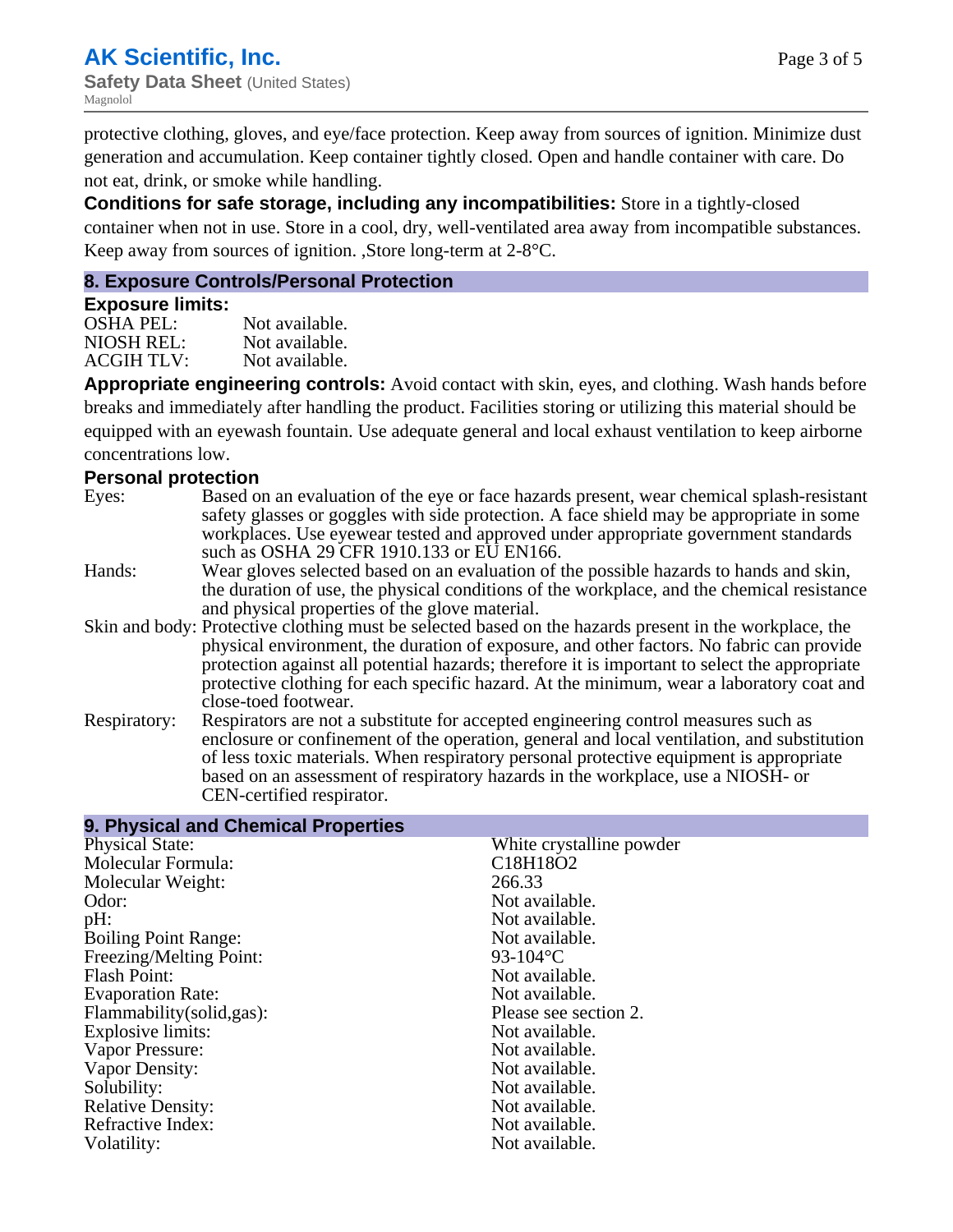Auto-ignition Temperature: Not available.<br>
Decomposition Temperature: Not available.<br>
Not available. Decomposition Temperature: Not available.<br>
Partition Coefficient: Not available.<br>
Not available. Partition Coefficient: **10. Stability and Reactivity** Reactivity: Not available. Chemical stability: Stable under recommended temperatures and pressures. Possibility of hazardous reactions: Not available. Conditions to avoid: Dust generation. Incompatible materials: Strong oxidizing agents.<br>
Hazardous decomposition products: Carbon oxides. Hazardous decomposition products: **11. Toxicological Information** RTECS# Not available.<br>Acute toxicity: Not available. Acute toxicity: Routes of exposure: The Inhalation, eve contact, skin contact, ingestion. Symptoms related to the physical,chemical and toxicological characteristics: Skin contact may result in inflammation characterized by itching, scaling, reddening, blistering, pain or dryness. Eye contact may result in redness, pain or severe eye damage. Inhalation may cause irritation of the lungs and respiratory system. Overexposure may result in serious illness or death.

**Carcinogenicity** Not classified. NTP: Not listed. OSHA: Not listed. Acute toxic effects: Inflammation of the eye is characterized by redness, watering, and itching. Skin inflammation is characterized by itching, scaling, reddening, or, occasionally, blistering.

#### **12. Ecological Information**

Ecotoxicity: Not available.<br>
Not available.<br>
Not available.<br>
Not available. Persistence and degradability:<br>
Bioaccumulative potential:<br>
Not available.<br>
Not available. Bioaccumulative potential: Mobility in soil: Not available. Other adverse effects: Not available.

#### **13. Disposal Considerations**

Disposal of waste: Chemical waste generators must determine whether a discarded chemical is classified as hazardous waste. US EPA guidelines for the classification determination are listed in 40 CFR 261.3. Additionally, waste generators must consult state and local hazardous waste regulations to ensure complete and accurate classification. Observe all federal, state and local regulations when disposing of the substance.

Disposal of packaging: Do not reuse containers. Dispose of as unused product.

#### **14. Transportation Information**

#### **DOT (United States)**

UN number: Not hazmat Proper shipping name:<br>
Transport hazard class:<br>
Not available. Transport hazard class: Packing group: Not available.

# **IATA**